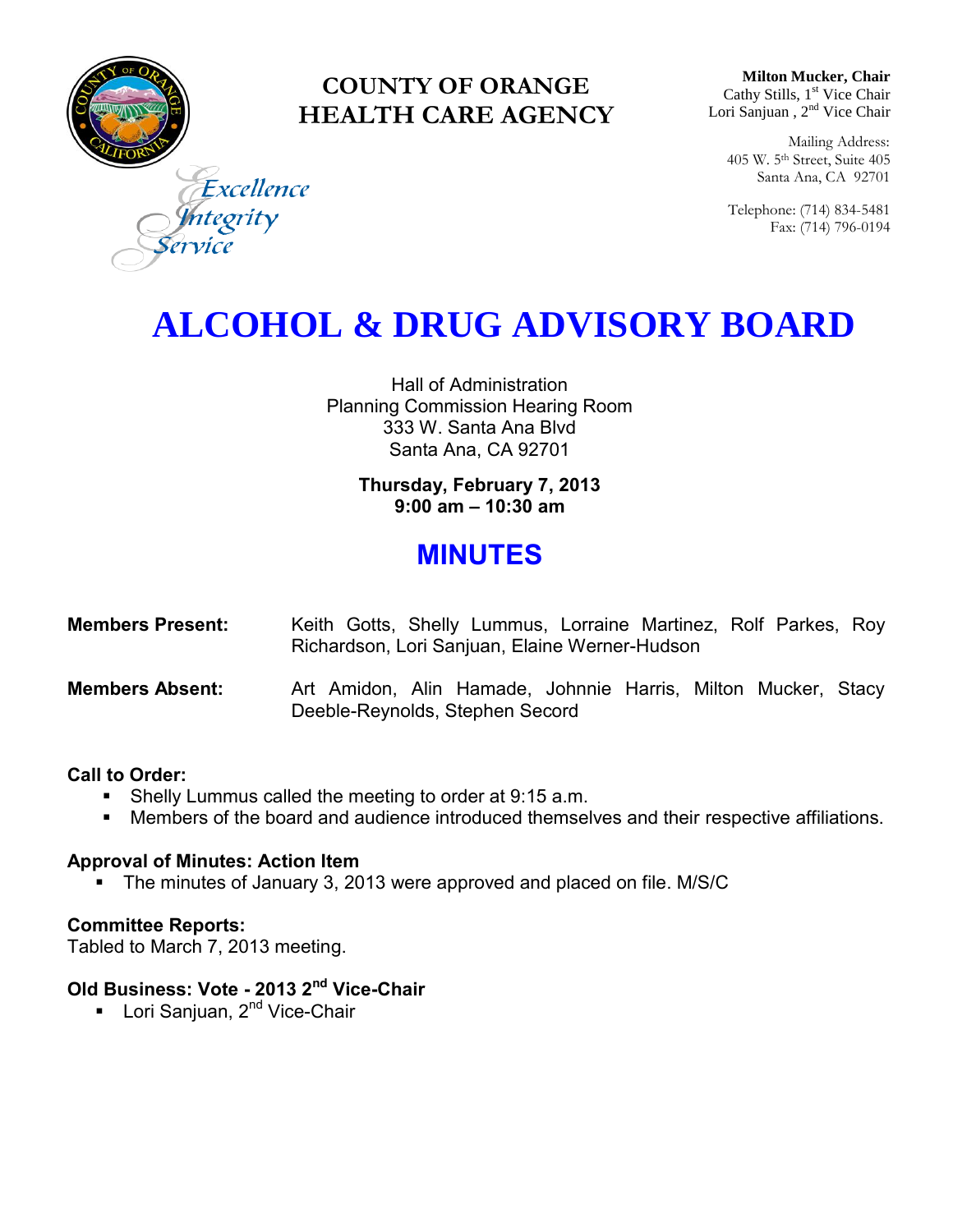#### Behavioral Health Services Update: Brett O'Brien, Division Manager,

# **Alcohol & Drug Abuse Services (ADAS)**

- Brett updated the board on the state and local budget. In terms of the state budget, no impacts are expected. Funding has been realigned and the county is still pending outcome of the \$70M lawsuit between the state and the county. In the event the judge rules in favor of the state, the county has implemented a contingency plan throughout all departments. Fortunately, for ADAS since most funding is through the federal government, most programs won't be impacted. The county maintains its hard hiring freeze and staff is working with administrators in trying to get position opened and filled as quickly as possible.
- Also, the DUI Task Force is working closely with Supervisor Todd Spitzer to host a DUI Summit. With the support of Supervisor Spitzer, there will be an increased spotlight on DUI in Orange County.
- Brett reported that the OC Meth Task Force will be switching its focus from methamphetamine to opiate abuse. The group meets monthly on the  $2<sup>nd</sup>$  Thursday of the month and additional information will be provided to the board.
- In regards to AB 109 the department is creating additional services with added staff. Both the Westminster and Santa Ana locations will be conducting assessments and two Sober Living providers have been initiated. These services were needed for a while and the department is excited about these new services through AB 109.

### **ADEPT Update: Amy Buch, Division Manager, ADEPT**

 Amy updated the board on the various projects in ADEPT. She also invited the board to the DUI Summit on February 27, 2013 in Irvine (see flyer for details). Amy also distributed information regarding a report by the National Center for Disease Prevention and Health Promotion on "Adult Smoking" (see flyer for details). For additional information, contact ADEPT at (714) 834-4058.

#### **New Business:**

ADAB 2013 Annual Planning

- Presentations Suggestions
	- o HCA's Involvement on Medical Marijuana in Orange County
	- $\circ$  Joint Meeting with the Mental Health Board (MHB)
	- o Site Visits
	- o MHSA Prevention and Intervention
	- $\circ$  California Health Kids Survey Data
	- o NTP's Clinic
	- o Health Care Reform
	- o DEA Medical Doctor's Prescribing Practices
	- $\circ$  Community Meeting Opiate Addiction

#### **Public Comment:**

Margie Flightman - Ms. Flightman wanted to update the board on the success of the weekly support group founded by board member Elaine and herself. She believes the group is making a